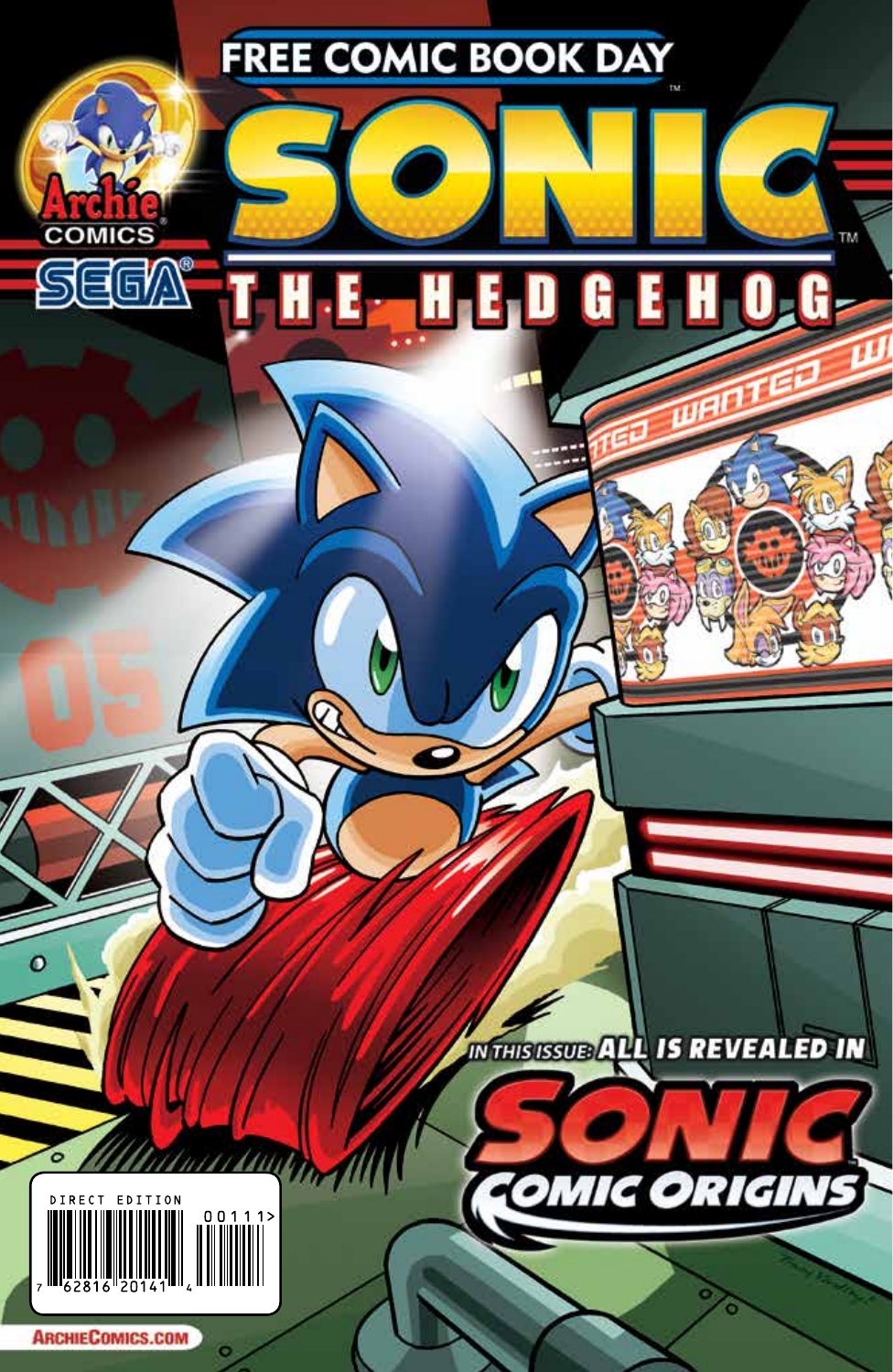Welcome to Sonic's comic book adventures - A world unique & beyond what you know from the **SEGA games! Where Sonic and his friends work to save the world from the forces of evil!**

# **PREVIOUSLY…**

## **ORIGINS OF THE FREEDOM FIGHTERS!**

**Sonic the Hedgehog and his pals are the only force able to stand up to the evil scientist, Dr. Eggman!**

The evil doctor's forces of world domination have tried time and time again to enslave the free creatures of the planet and to conquer anything or anyone in their path!

> Only the super-speedy heroics of everyone's favorite blue hedgehog have saved the day (and looked way cool while doing it)!

> > While Sonic and the Freedom Fighters may be veteran heroes now, their lifestyle of performing super heroics was not something they were simply born into. For team members Sally Acorn and Rotor the Walrus, the journey to form and join the Freedom Fighters was a path they found for themselves. **Little did they know that their lives would change forever...**





**WORLD HERO** 

**MILES** "TAILS PROWER SONIC'S BEST FRIEND



THE FREEDOM FIGHTERS SALLY, ANTOINE, NICOLE, AMY,<br>BUNNIE & ROTOR



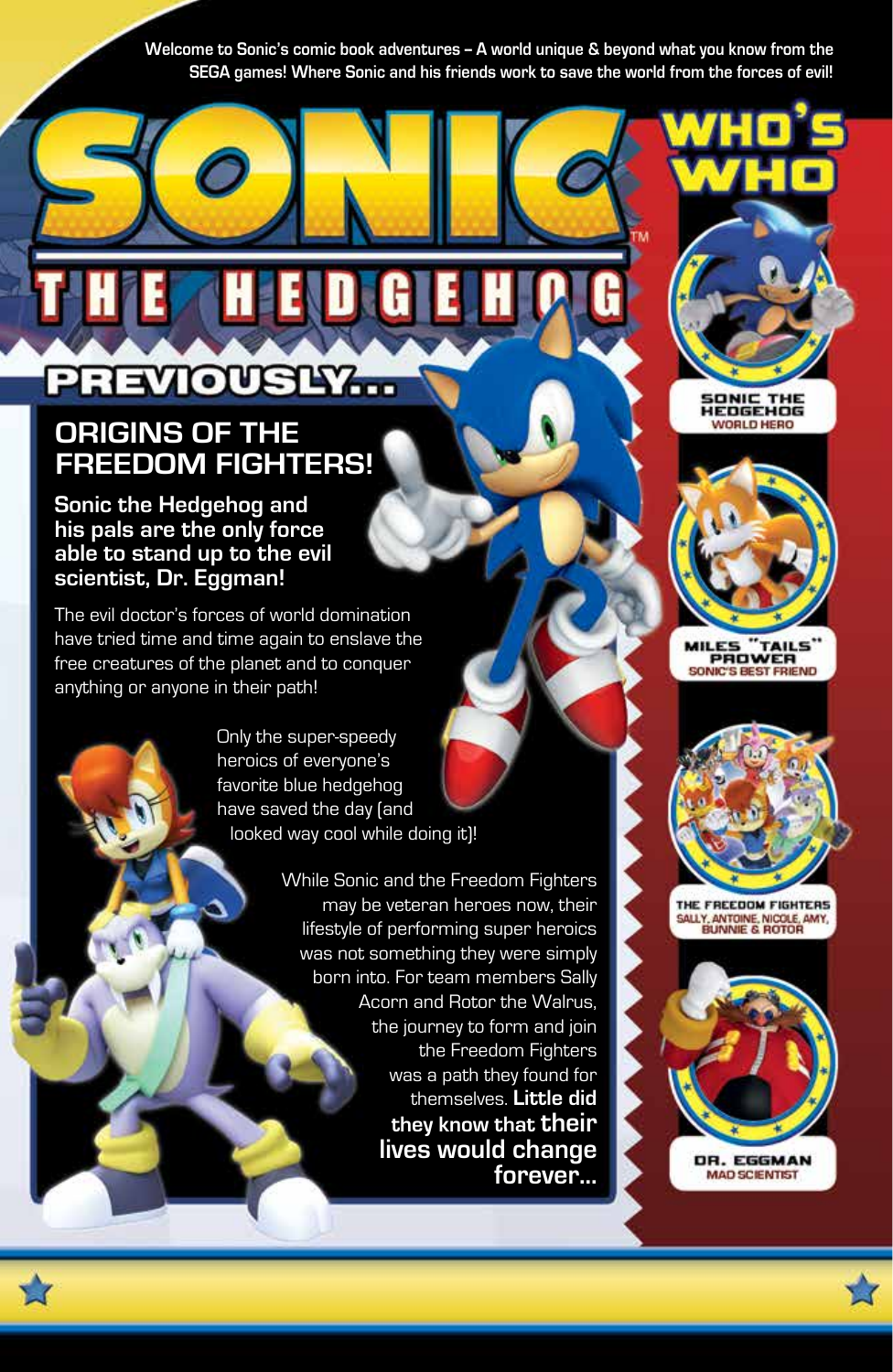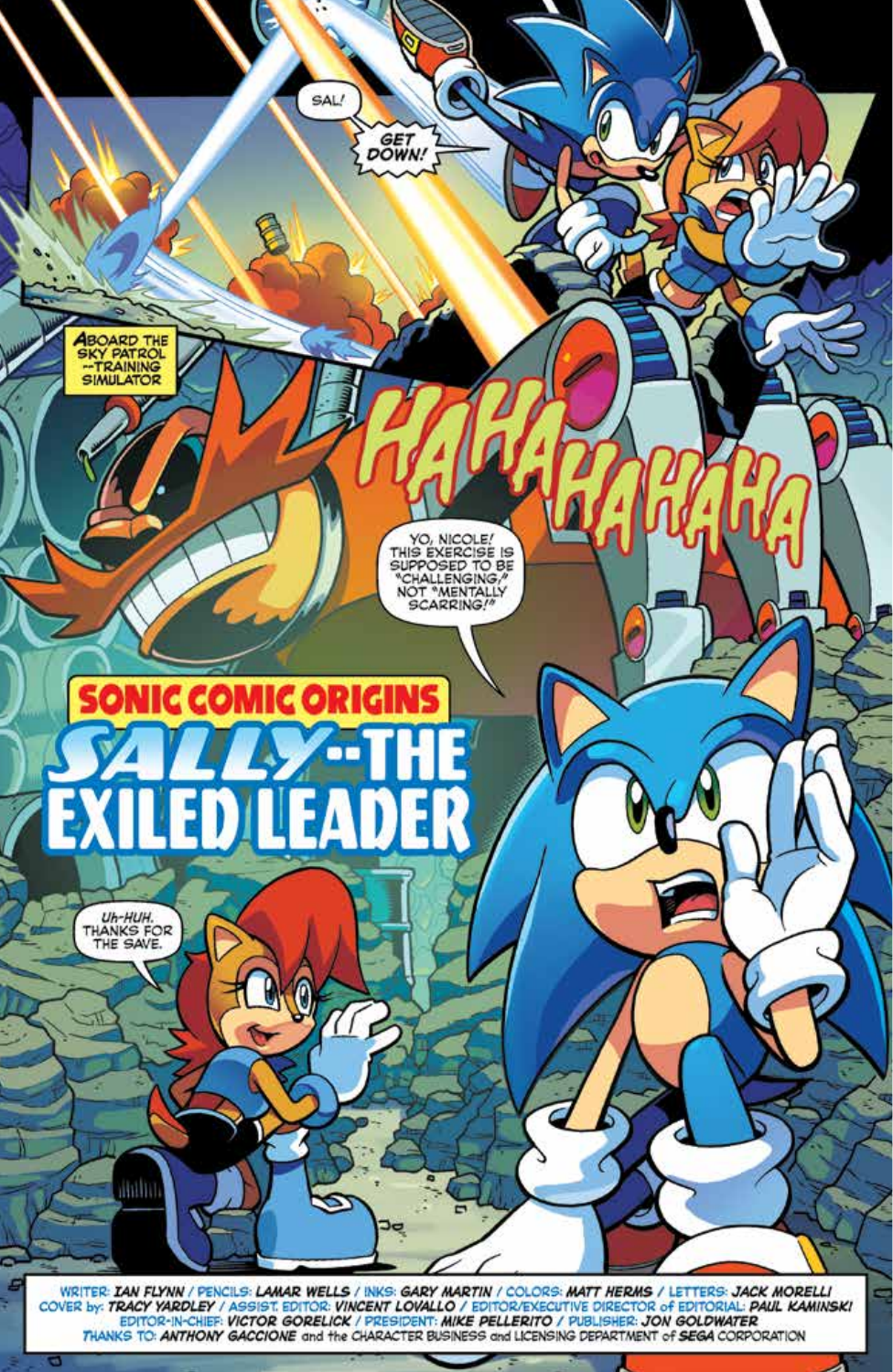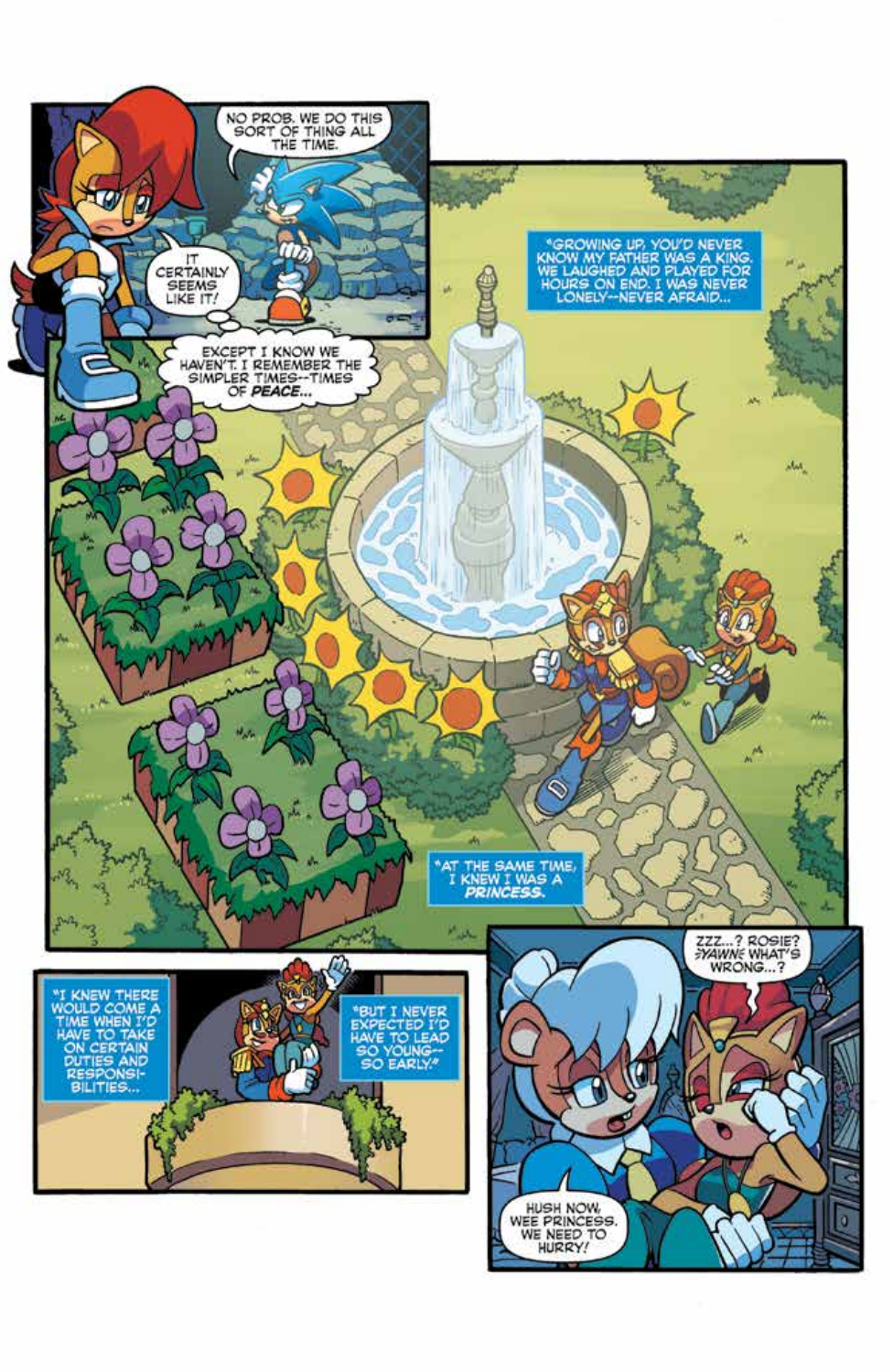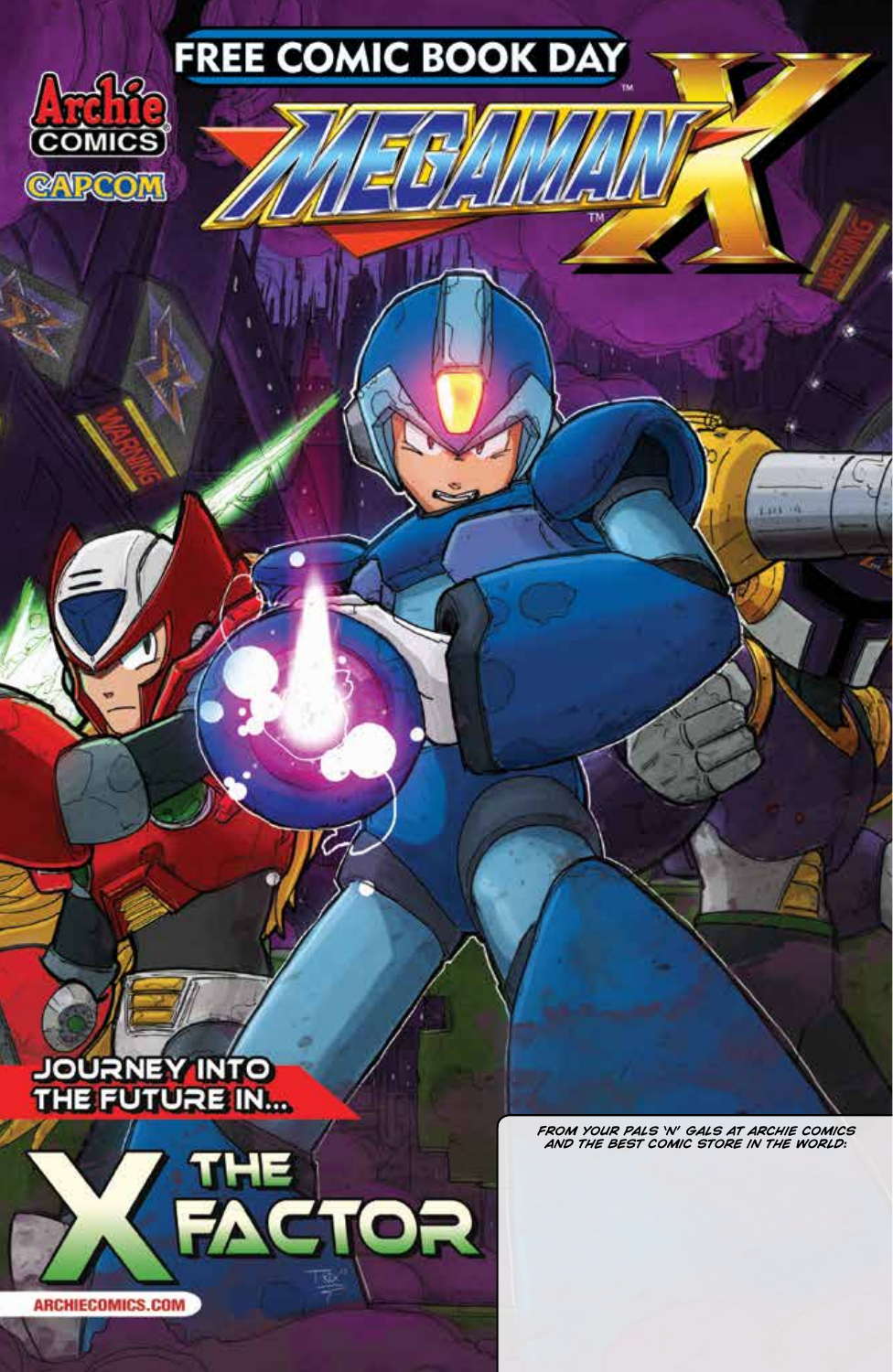IN THE YEAR 20XX, A ROBOT NAMED X WAS CREATED BY DR. THOMAS LIGHT. X WAS PROGRAMMED WITH THE ABILITY TO MAKE HIS OWN CHOICES, SOMETHING DR. LIGHT FEARED THE WORLD WAS NOT READY TO ACCEPT. X WAS SEALED AWAY UNTIL THE DAY THE WORLD WOULD BE READY FOR HIM. THAT TIME HAS COME.

# PREVIOUSLY **THE X FACTOR**

In a future world where robots and humans live together in harmony, an archaeologist named Dr. Cain works to uncover the mysteries of advanced robotics.

One day, during one of his excavations, Dr. Cain uncovered the remains of an old laboratory which belonged to none other than the father of advanced robotics, Dr. Thomas Light.

**Dr. Cain is ecstatic to be in the old workplace of such an important scientific figure, little does he know that what he will find will change his world forever...**

#### **IAN FLYNN** SCRIPT

**PATRICK SPAZIANTE** LINE ART - part 1 / PENCILS - part 2

**RICK BRYANT** INKS -part 2 **JOHN WORKMAN**

LETTERS **MATT HERMS** COLORS

**T. REX COVER** 

#### **VINCENT LOVALLO** ASSISTANT EDITOR **PAUL KAMINSKI**

DIRECTOR OF EDITORIAL **VICTOR GORELICK**

EDITOR-IN-CHIEF **MIKE PELLERITO** PRESIDENT

**JON GOLDWATER** PUBLISHER

SPECIAL THANKS TO **BRIAN OLIVEIRA AT CAPCOM MEDIA AND CONSUMER PRODUCTS** AND TO 飛田 栄実

## **CHARACTER SELECT**



**MEGA MANX** THE LAST SON OF LIGHT







SONC COMC ORIGINS AND MEGA MAN" X, FREE COMC BOOK DAY EDITION. No 1, June/July, 2014. Published by Archie Comic Publications. Inc., 325 Fayette Avenue, Mamaroneck, NY 10543-2318. Jonathan<br>trademarks or trademarks of SEGA C similarities between characters, names, persons, and/or institutions in this book and any living, dead, or fictional characters, names, persons, and/or institutions are not intended and if they exist,<br>are purely coinciden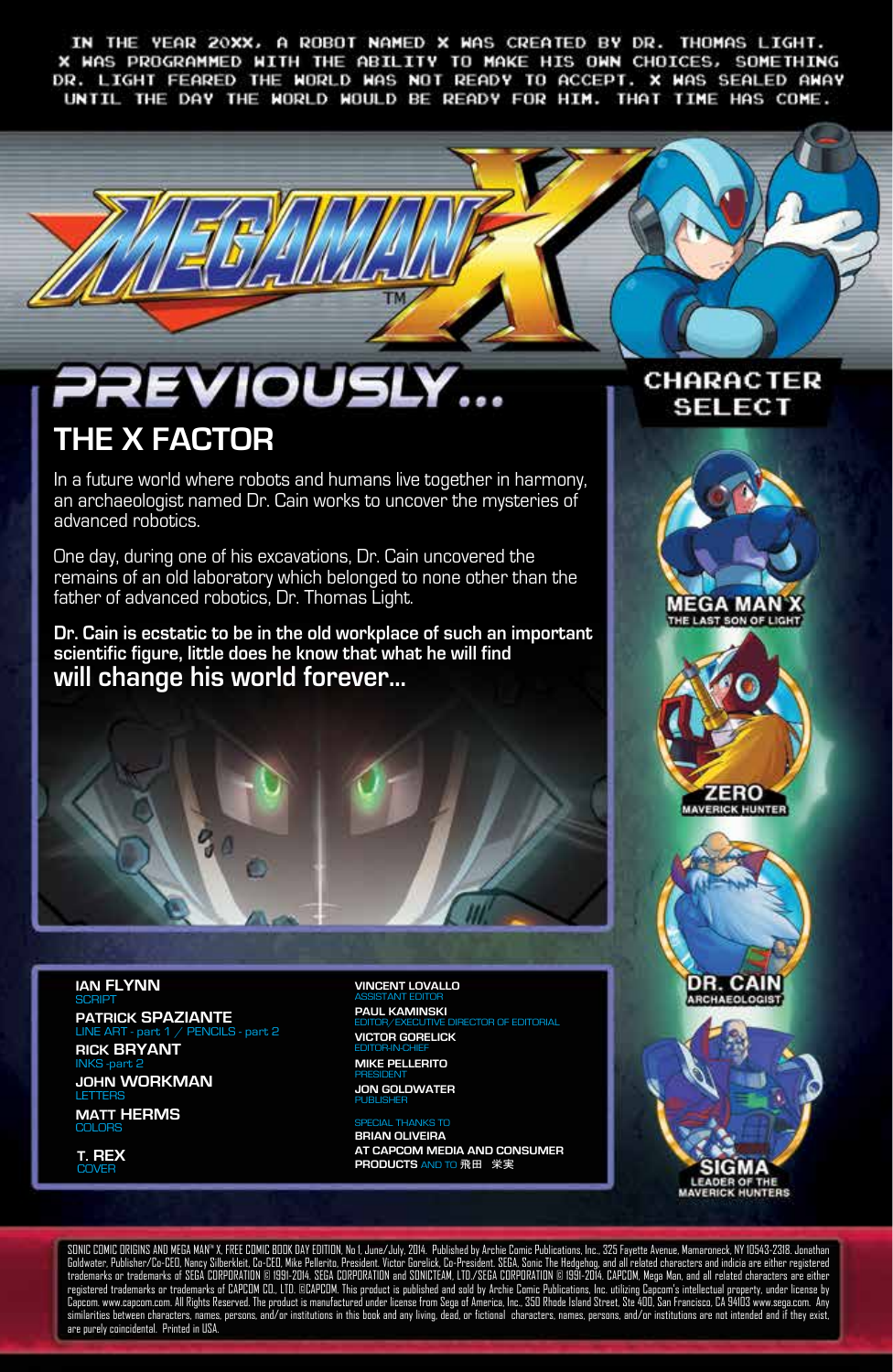**TOO YEARS IN** 

From the Journal<br>of Doctor Cain, Archaeologist...

April 8th. 21XX Still nothing. I've been sifting through the dirt<br>since March. trying to find a fossil record which<br>would verify my findings.

So far I've come up empty. Tomorrow I'll move<br>my dig to a new site. Maybe I'll have better luck.

April 9th.<br>Set up camp at the new site and laid out a preliminary gridwork<br>for the dig. I got some odd readings at location E-46. It looks<br>like something metallic is buried several meters below the<br>surface. I think I'll be

### April 10th.

**MANIFERENCE** 

- 08 allm

I can't believe what I've found! Several meters below the surface For the remains of a lab. Although most of it was damaged, I<br>did manage to find papers that indicate that it belonged to the<br>famous robot designer DR. THOMAS LIGHT. I've begun to<br>review what is left of Dr. Light's notes, a CAPSULE"...



PART